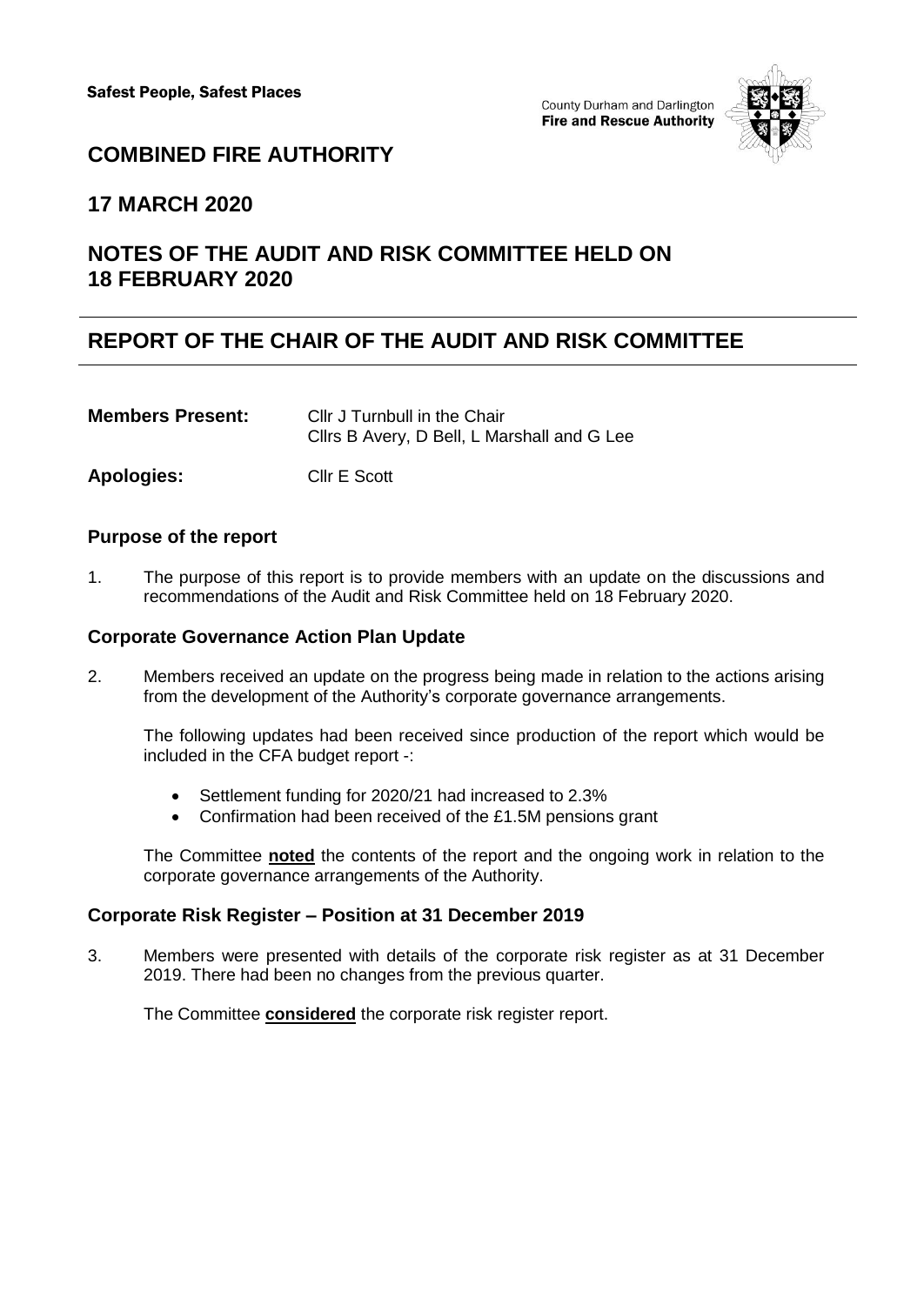## **Internal Audit Progress Report**

4. Members received details of the work undertaken by Internal Audit between 1 April 2019 and 31 March 2020. It was noted that within the reporting period no limited assurance opinions had been provided. Six medium priority recommendations were overdue against original target implementation dates. S Carter noted that it was expected all outstanding work would be complete by April 2020.

The Committee **considered** the outturn position in delivering the internal audit plan for 2019/20 together with comments made by managers in responding to the work of internal audit to gain assurance on the adequacy and effectiveness of the internal control environment.

## **Audit Plan 2020/21**

5. Members received an overview of the Internal Audit Plan for the period 1 April 2020 to 31 March 2021.

The Committee **agreed** the Internal Audit Plan for 2020/21.

### **Internal Audit Charter**

6. Members received a report which sought approval to the Internal Audit Charter initially agreed in July 2019 to be applied to all reviews undertaken as part of the Internal Audit Plan for 2020/21. It was noted that there had not been any revisions to guidance and the content of the charter had not changed.

The Committee **agreed** that Internal Audit Charter.

## **External Audit Progress Report**

7. Members received an update on the progress made in delivering responsibilities as the Authorities external auditors. No significant matters were identified.

The Committee **noted** the report.

## **Audit Strategy Memorandum**

8. Members received a report which summarised the audit approach, highlighted significant risks, key judgement areas, value for money and fees. Key points from each area were discussed with the committee.

Discussion took place around a revised completion date and a likely increase in fees due to additional work and challenges from regulators since scale fees were set.

The Committee **noted** the report.

## **Dates for 2020/21**

9. The Chair informed members of the meeting dates for 2020/21.